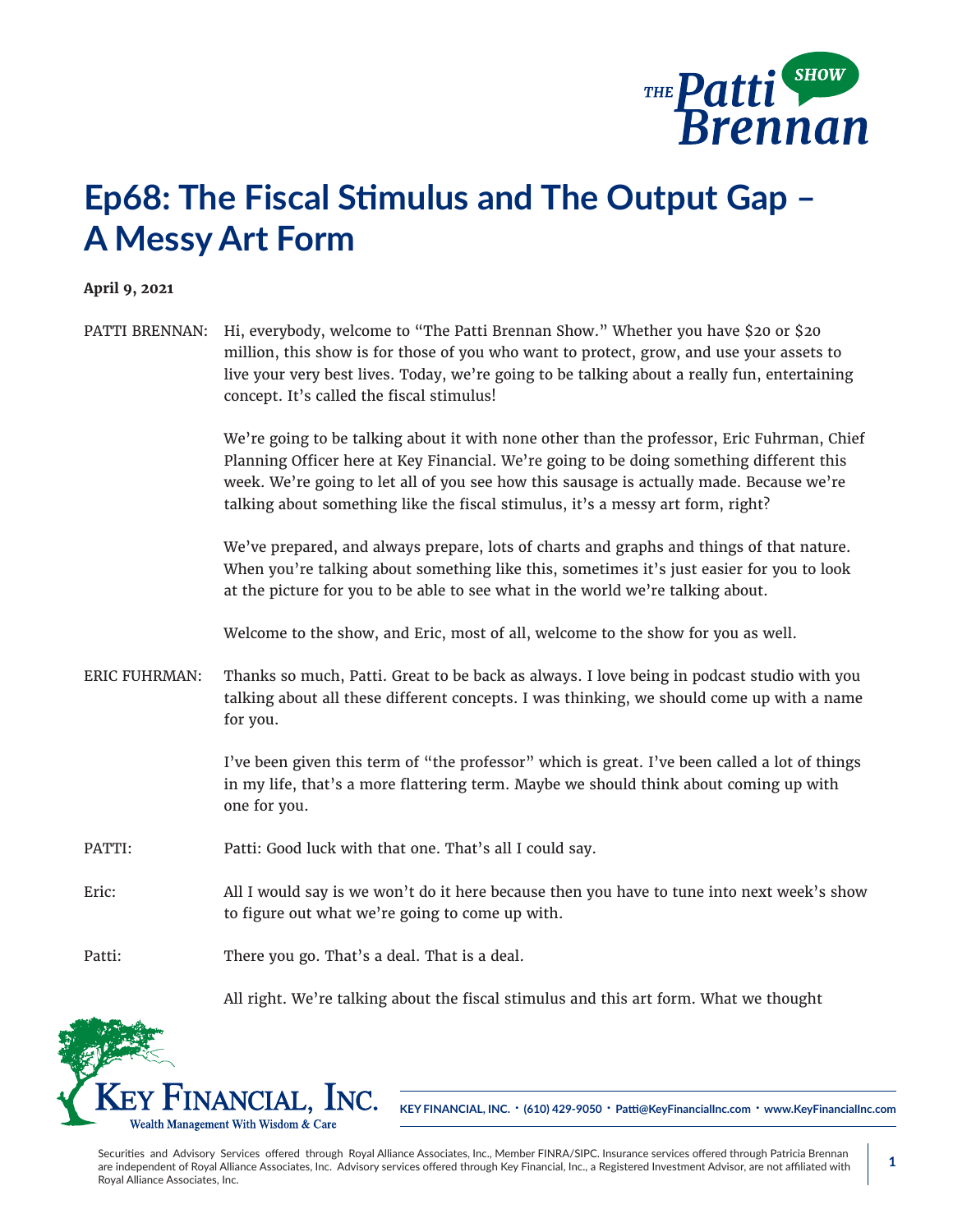would be helpful is for us to attack these three ways.

Number one, we're going to go back in history and give you a historical perspective of what got us to where we are today. Then, we're going to be talking about this thing in terms of this output gap which is what theoretically the policymakers are targeting, and why deficit spending tends to work over time. At least we hope it does, right?

Then, we're going to be talking about where in the world do they come up with the number. \$1.9 trillion. It's not \$2 trillion, it's not \$1 trillion. It's \$1.9. Where in the world do they come up with that number? Eric, thank you so much. Welcome to the show.

Eric: Thank you, Patti.

Patti: Yes. First, let's go into that history lesson. We have been, as a nation, through a lot of different crises dating back to the early 1900s, but something has shifted. There's been a paradigm shift in terms of how our government leaders deal with crises.

> Why don't you take us way, way back and bring us forward to help us understand why they're making some of the decisions they're making today?

Eric: Yeah, no problem at all. You can trace the origins of, and I love the way you phrased it, this paradigm shift in government policy to the Great Depression.

You have to understand how policy was conducted prior to the Great Depression, and in response to it, to understand where we are today. The response that occurred there still resides with us today, some, gosh, 90 years later.

I think you have to start with Herbert Hoover. His campaign slogan when he was elected was this idea of rugged individualism. As Americans, that message resonates with everybody, because we have always...It's part of our DNA to think that we are individuals, a belief in small government and not intrusive interference from a government body, and so forth.

He was elected on this campaign, but what happened is, the Great Depression, the stock market crash occurred about seven, eight months into his presidency. As the crisis worsened, his ardent embrace of this promise, a rugged individualism, was antithetical to the notion that any government stimulus would be used to solve the problem

The prevailing fiscal orthodoxy at that time was that the market was self correcting. That the government didn't entertain ideas of activist policies of interfering in economics because the market would solve everything, and this invisible hand would come through and everything would correct.



**KEY FINANCIAL, INC. • (610) 429-9050 • Patti@KeyFinancialInc.com • www.KeyFinancialInc.com**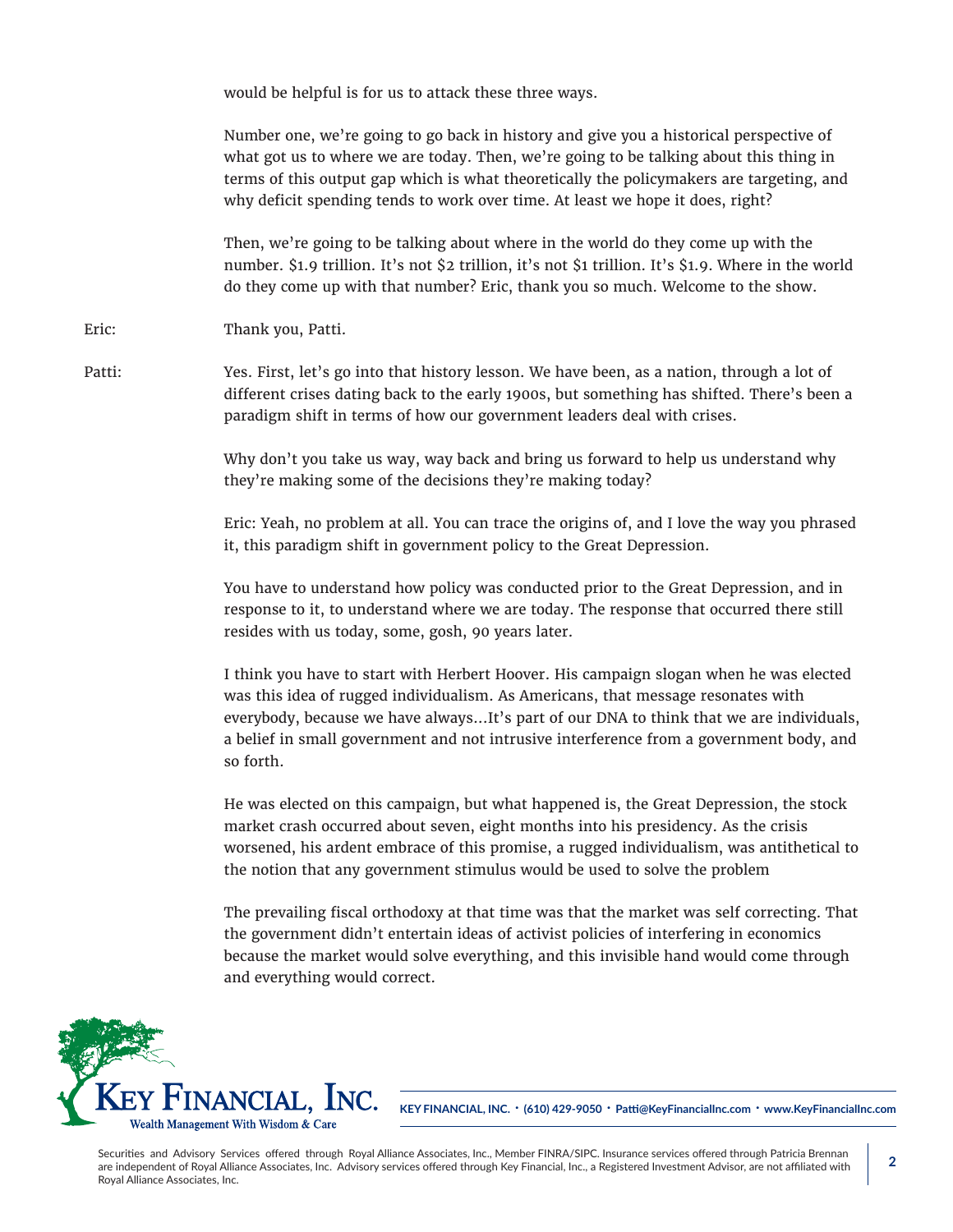The government policy up to the Great Depression was all about balanced budgets. The idea was that, with a balanced budget, that would instill confidence among consumers and businesses and markets, and that encourages investment. Ultimately, it is investment that sustains but also provides the foundation for economic growth.

Again, that was the prevailing orthodoxy, but what happened is when the Great Depression occurred, Hoover was...Not that he didn't do anything. He instituted many policies and tried to work with businesses and so forth, but he was against the idea of providing direct aid to families.

His view, no government had ever done this before, and to provide direct aid was going to be ruinous to the morale and initiative of the country and edges closer to socialism.

He rejected growing calls for the government to intervene. Roundabout that time, the next election cycle, Franklin Roosevelt, his platform was based on the three Rs, providing relief, direct aid to families, recovery through government spending, and reform through the development of social safety nets, which we have today.

He won in a landslide over Hoover. Basically, he started unveiling these policies, which were completely different, as you said, a paradigm shift to what existed beforehand.

A lot of these policies were based on the teachings of John Maynard Keynes, who was a British economist during this period of time that advocated activist, what we call countercyclical government policies, where the government intervenes as a means to basically solve prolonged unemployment and so forth.

That's where all of this came about that still exists very much in today's fiscal policy.

- Patti: I was fascinated during the break when we were talking about Roosevelt's propensity to issue executive orders. I was blown away by the number of executive orders that Roosevelt was doing on a year by year basis. Nothing close to what leaders do today. Want to give everybody a feel?
- Eric: I thought this is so fascinating when we were doing the research and the preparation for this podcast. Because you watch the nightly news today, they make such a big deal about executive orders being issued by presidents because this is a way that they can enact policies without getting the approval of Congress.

Whether or not they're constitutional or not takes time to determine. If you look over, say, the recent three or four presidents that have been in office in our lifetime, 2 to 400 over their entire presidency, depending on whether they served two or three terms, is normal, so about 30 or so, 40 a year.



**KEY FINANCIAL, INC. • (610) 429-9050 • Patti@KeyFinancialInc.com • www.KeyFinancialInc.com**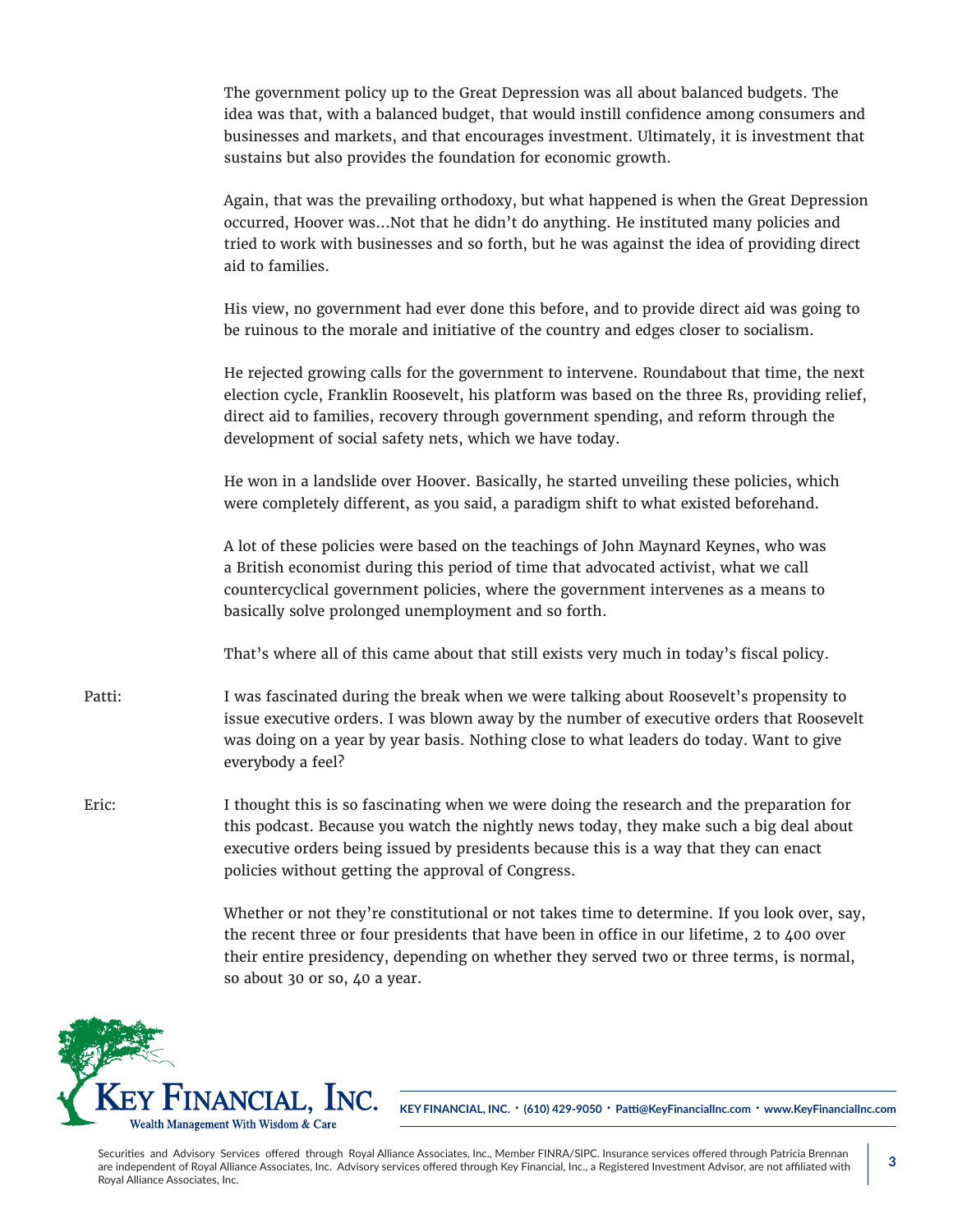|        | Roosevelt is the all time leader. He was elected to three terms in office. 3,712 executive<br>orders, an average of a little bit more than over 300 per year.                                                                                                                                                                                                              |
|--------|----------------------------------------------------------------------------------------------------------------------------------------------------------------------------------------------------------------------------------------------------------------------------------------------------------------------------------------------------------------------------|
| Patti: | Wow.                                                                                                                                                                                                                                                                                                                                                                       |
| Eric:  | If you think today that they're abusing the executive powers, think about what they<br>thought about Roosevelt in that day and age when he issued over 3,700 executive orders.<br>Yeah, an interesting little tidbit that came out of the research.                                                                                                                        |
| Patti: | The New Deal definitely went through the normal channels, right? It was Congress and the<br>Senate all approved and said OK, we're going to do this thing.                                                                                                                                                                                                                 |
| Eric:  | Yep. This is where, again, they started providing direct aid to families. Social Security was<br>part of this, 1935 or 1937, I think, is when that came about, the modern day Social Security<br>system. It took a lot to get that, but there was significant economic improvement from<br>1933 through 1936.                                                              |
|        | He was elected again on a very strong recovery. He served three terms, which nobody can<br>do nowadays.                                                                                                                                                                                                                                                                    |
|        | The policies did work, and that gave them a lot of validity that this notion of deficit<br>spending, the government doing the opposite of what individuals, you and I, households<br>are doing, is a way to not eliminate the business cycle but reduce the amplitude of the<br>business cycle.                                                                            |
| Patti: | Let's get into that a little bit. Let's go back and help everybody understand what that's all<br>about. We've talked about this before. Your spending is my income. My spending is your<br>income. That's the way a consumer based society works. When there's a crisis that occurs,<br>what do we do? We all pull back.                                                   |
|        | We did this with COVID. Certainly, people stop spending money. Unfortunately, when we<br>stop spending money, that means that somebody's not earning money. Unemployment,<br>skyrockets, GDP plummets, and we languish. We run the risk of going into certainly a<br>recession, but a severe recession and maybe in even a depression.                                     |
|        | The goal here for government is to step in where the consumer stepped out. To your point,<br>to reduce the amplitude and the severity of the economic outcome of the crisis and to<br>smooth things over until the consumer can start feeling confident again. More secure jobs,<br>jobs start to improve, people get employed again, and we go back to a growing economy. |
|        | That to me is the most important. Always remember that someone else's spending is your<br>income. When that stops, something else has to happen. Otherwise, we could eventually<br>get back into another depression. That's how that happened.                                                                                                                             |
|        |                                                                                                                                                                                                                                                                                                                                                                            |

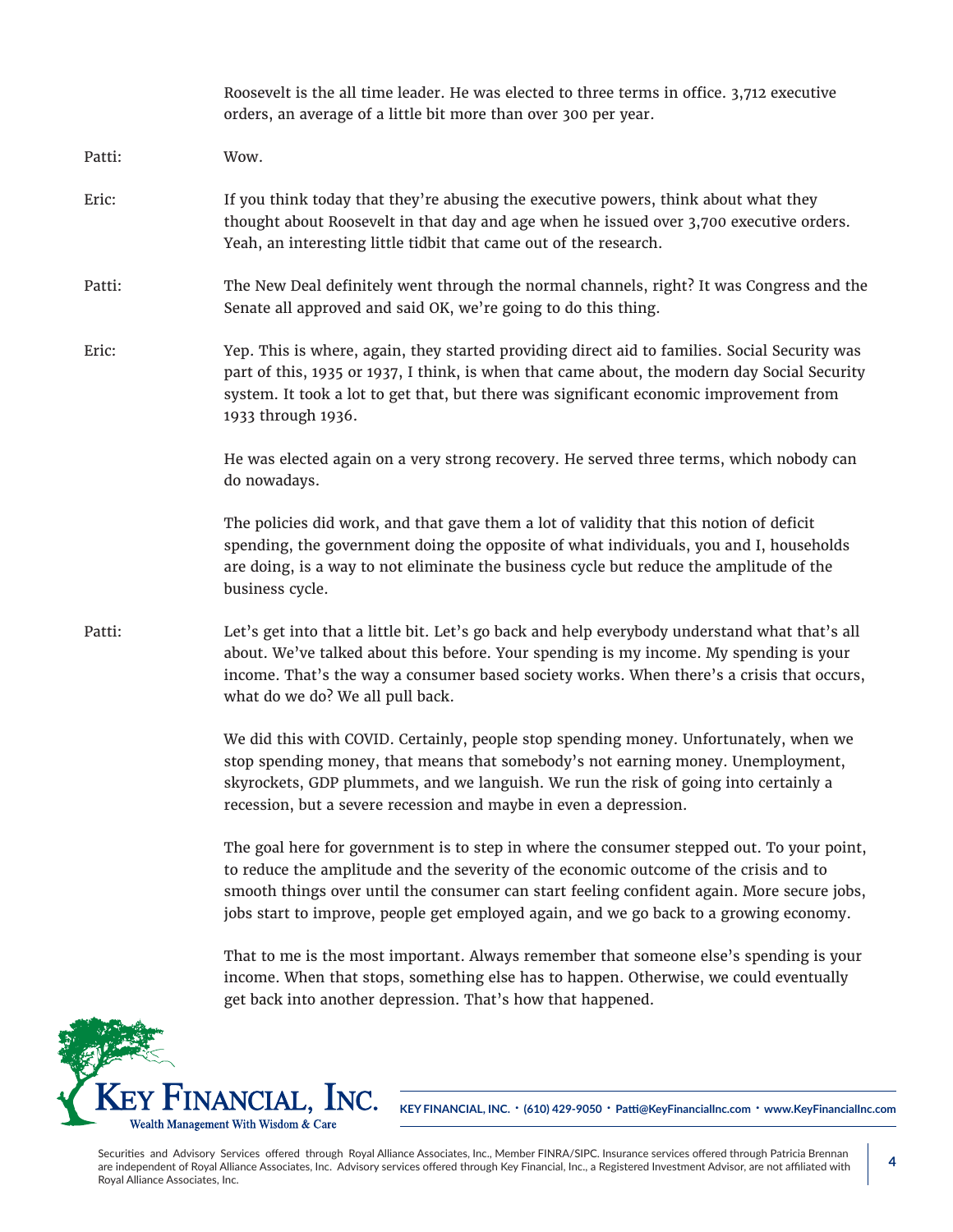| Eric:  | Income and aggregate falls when everybody pulls back. But what you're showing, and I<br>think we'll probably put up a chart for our viewers, is this wonderful, very simple way to<br>look at an economy, which is called the circular flow model. Where basically, firms and<br>households just continue to spend in the cycle. |
|--------|----------------------------------------------------------------------------------------------------------------------------------------------------------------------------------------------------------------------------------------------------------------------------------------------------------------------------------|
|        | We spend to give money to businesses, businesses then spend through paying wages and<br>buying goods and services, which then provides money back to households, and it just<br>continues in this circular format.                                                                                                               |
| Patti: | It provides velocity as well, because, that business can use that income to help even more<br>people as a result of our spending. I think that that's helped. A lot of economies are<br>certainly recover in the more modern economy, in a more significant way.                                                                 |
|        | OK, fine and dandy. \$1.9 trillion, let's just put it in there. Where's the government going<br>to get all this cash? I mean, we've talked about it before, Eric and let's face it. When<br>Obama was president, he issued an \$800 billion stimulus package and everyone was<br>freaking out.                                   |
| Eric:  | I remember. That number, at the time, it was so astounding. So astoundingly large to<br>think about \$700 billion or \$800 billion. This is a magnitude of order above and beyond<br>that, it's almost hard to wrap your mind around.                                                                                            |
| Patti: | Over and above the \$1.9 that we did last year, right? So where is the government getting<br>this cash? Let's just go, professor, and give everybody a quick lesson in terms of this<br>concept of printing money.                                                                                                               |
| Eric:  | When the government needs to pay its bills, how does it do that? It can raise taxes, which<br>would be a horrible idea.                                                                                                                                                                                                          |
| Patti: | By the way, paying its bills includes supporting families, etc. That's the government's<br>bills.                                                                                                                                                                                                                                |
| Eric:  | Exactly.                                                                                                                                                                                                                                                                                                                         |
| Patti: | Unemployment, insurance, things of that nature.                                                                                                                                                                                                                                                                                  |
| Eric:  | Exactly, right. So one way is they could raise taxes, but Hoover already proved in 1931,<br>what did Hoover do in the face of the Great Depression? He wanted to balance the budget<br>by increasing taxes and cutting spending, that only ended up worsening the crisis.                                                        |
|        | Today, when the government runs a deficit, what they do is they ask the Treasury<br>Department to sell bonds to investors. Now, there's this idea that somehow the                                                                                                                                                               |

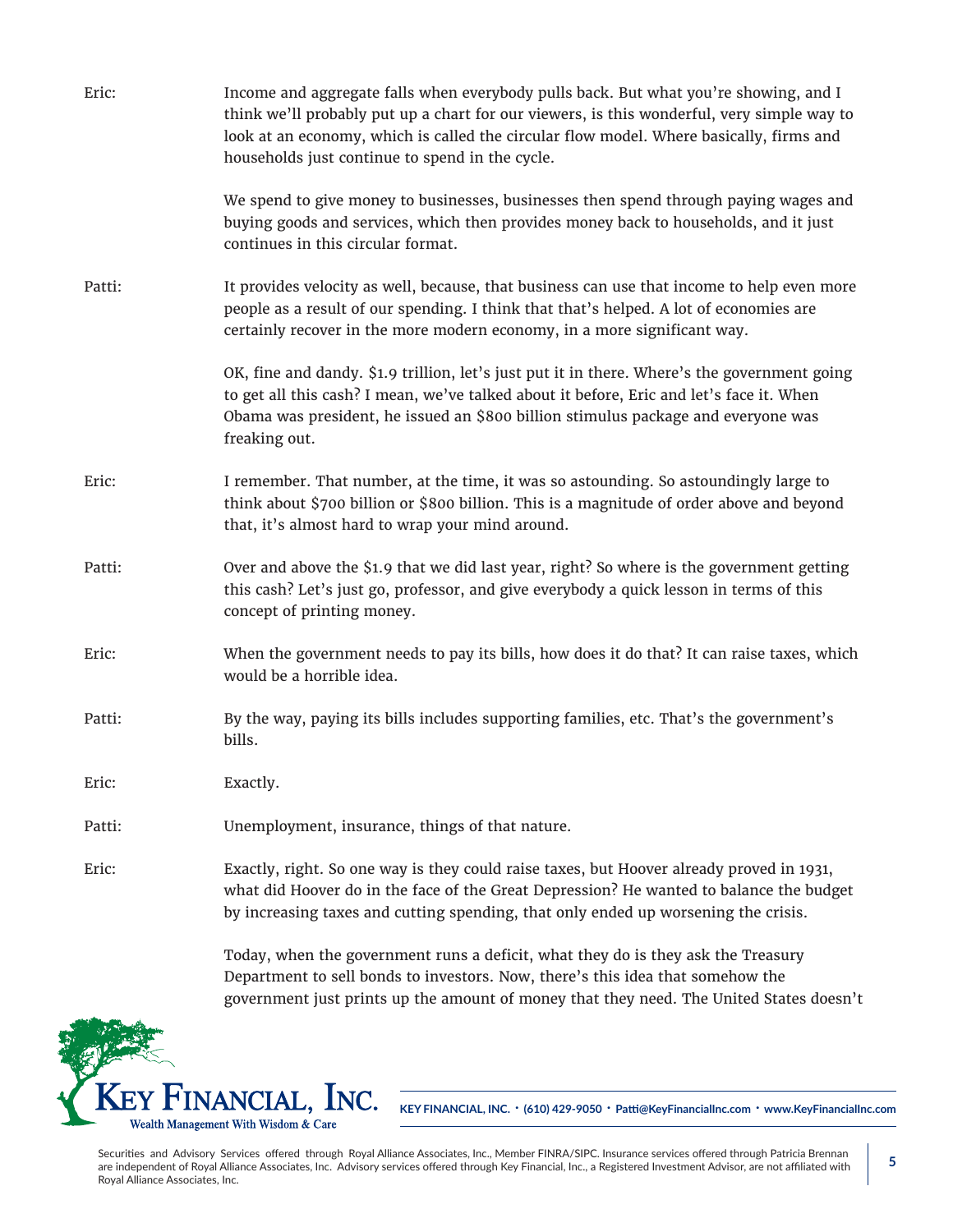|        | work like that. That's not how it pays its bills.                                                                                                                                                                                                                                                                                                                     |
|--------|-----------------------------------------------------------------------------------------------------------------------------------------------------------------------------------------------------------------------------------------------------------------------------------------------------------------------------------------------------------------------|
|        | If you look at, let's say, the Federal Reserve puts out what's called the Z.1 report, there are<br>trillions, and trillions, and trillions of dollars in savings locked up in the financial system.<br>These are bank deposits, money market funds investments, so when the government<br>needs to pay their bills, what they do is they issue bonds to investors.    |
|        | There's a wonderful intersection, because when there's a crisis, what do we just naturally<br>want? What does our brain say?                                                                                                                                                                                                                                          |
| Patti: | The safest thing there is, which is treasury bonds. We want that safety and security that<br>only a treasury bond can provide.                                                                                                                                                                                                                                        |
| Eric:  | That's right. The US government is the sole issuer of the risk free asset in the entire<br>world, which is US government treasury bonds. So what they do, they sell bonds. All that<br>money that is locked, that savings that is locked in the financial system, the government<br>sells bonds, they get the cash, and then what does the government do?             |
|        | They spend it and that creates income. Income for households and businesses through aid<br>and direct purchases, transfer payments, and so forth.                                                                                                                                                                                                                     |
| Patti: | Yep. Again, just to nail this shot, the treasury bonds, OK, who owns the treasury bonds?<br>When we talk about "they", always remember, we are they. We are a government of the<br>people, by the people, for the people.                                                                                                                                             |
|        | So when the government issues those bonds, and we buy them, whether it be outright or<br>via a mutual fund, or a pension isThey tend to buy a lot of treasury bonds. We own the<br>security. We own that. That's part of our net worth. I found it interesting, and we didn't<br>talk about this, Eric. Larry Kudlow was on one of the channels a couple of weeks ago |
| Eric:  | These guys don't show it now I hear.                                                                                                                                                                                                                                                                                                                                  |
| Patti: | I know.                                                                                                                                                                                                                                                                                                                                                               |
| Eric:  | They didn't take long, from on the government payroll, back to the private life on TV.                                                                                                                                                                                                                                                                                |
| Patti: | Absolutely. Good old advertising, works every time, right?                                                                                                                                                                                                                                                                                                            |
| Eric:  | That's right. He set himself up nice.                                                                                                                                                                                                                                                                                                                                 |
| Patti: | Yeah, and you know what? He was talking about how wealthy our nation is. The household<br>net worth alone is \$122 trillion. That doesn't even include how wealthy our government<br>is. Because our government again, our government is us because we are the nation of the                                                                                          |

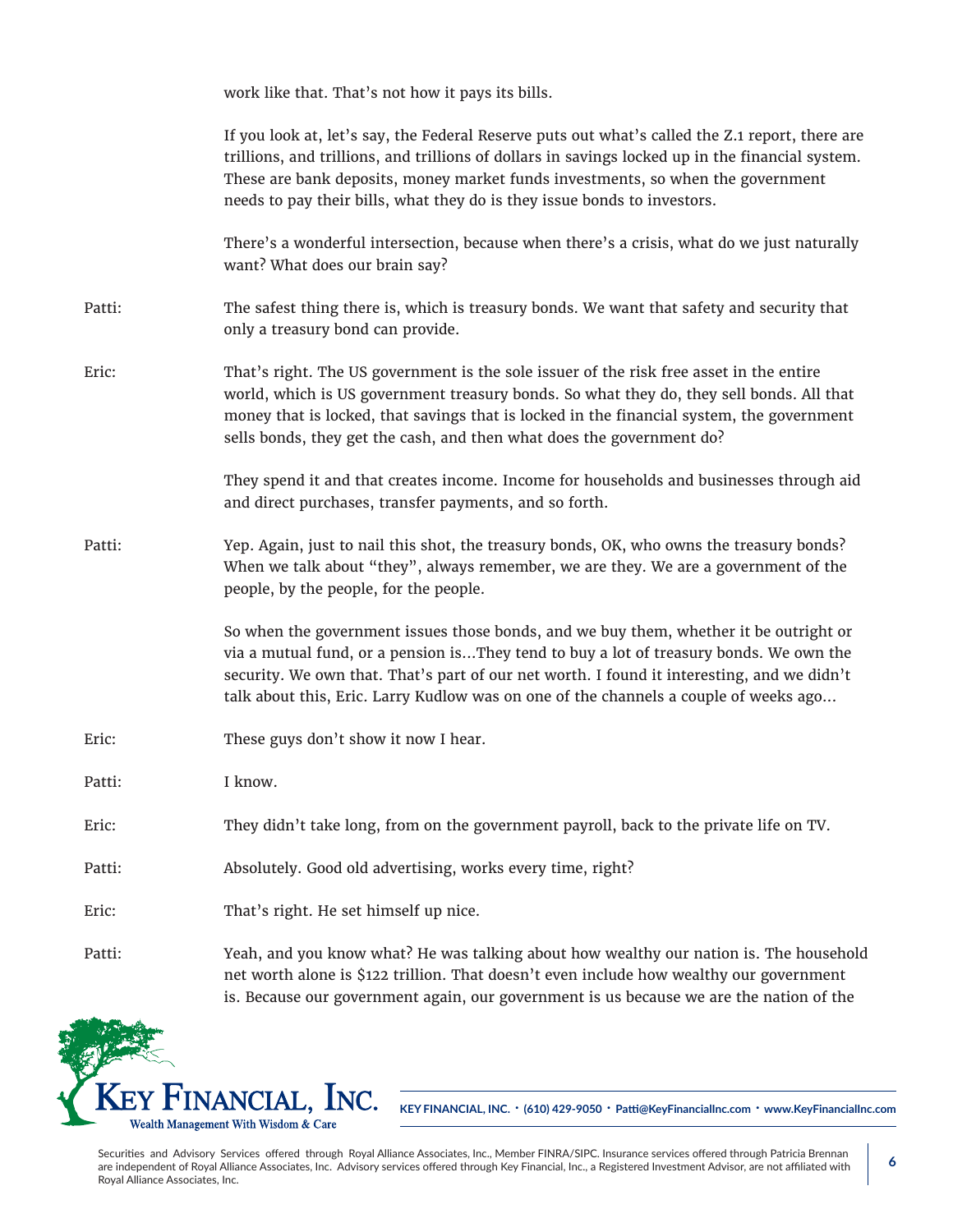|        | people, by the people, for the people. So we own these assets also, but think about what<br>the government owns.                                                                                                                                                                                                                                                                                              |
|--------|---------------------------------------------------------------------------------------------------------------------------------------------------------------------------------------------------------------------------------------------------------------------------------------------------------------------------------------------------------------------------------------------------------------|
|        | They own all of those oil fields, real estate, tons, a lot of assets, is also part of our net<br>worth. I've never seen anybody do a study and this is something that I'd love for us to do.<br>How wealthy when you put the two of them together? I mean, I've heard that the oil fields<br>alone are worthEstimated to be \$116 trillion alone.                                                             |
|        | Then you think about the real estate, you know guys, we own the White House. I think<br>that's a pretty valuable piece of real estate. What do you think?                                                                                                                                                                                                                                                     |
| Eric:  | I don't know what it's worth, but who knows?                                                                                                                                                                                                                                                                                                                                                                  |
| Patti: | Yeah. So, OK, I get that. So they issue the treasury bonds, I buy a treasury, they have the<br>cash, they spend it. So basically, the federal government is providing a bridge for our<br>economy, to replace the spending that we're not doing temporarily. Again, just to get us<br>through.                                                                                                                |
|        | What is interesting to me is how they go about spending, how they choose to direct those<br>funds, we'll get into that in a minute. Let's now talk about this thing called the output<br>gap. All right? Why don't you define it and then I'll walk people through the potential<br>versus the actual.                                                                                                        |
| Eric:  | The output gap. Now, I don't know about you, but I had this weirdAs we were going<br>through this and developing ideas. We started looking into the output gap and this concept<br>of multipliers and what they call marginal propensity to consume, which we're going to<br>get into a minute.                                                                                                               |
|        | I actually sat there and thought back to economics class, I'm like, "Oh, my gosh, I am<br>actually going to use this, I can't believe it." Here it is, I thought I would never ever need<br>this in my entire life and here we are, so there is a use it, believe it or not. Any people<br>still in school listening, pay attention because you never know when you're going to need<br>something from class. |
| Patti: | You got it.                                                                                                                                                                                                                                                                                                                                                                                                   |
| Eric:  | So the output gap is you define it. When policymakers are trying to determine if stimulus<br>is needed, and how much, they have to determine what's called the output gap. The<br>Congressional Budget Office or the CBO, they make calculations of what they call potential<br>GDP.                                                                                                                          |
|        | This is a theoretical construct. It can't be observed in reality, but potential GDP is really an<br>estimate of how much output can be produced sustainably without creating inflation.                                                                                                                                                                                                                       |

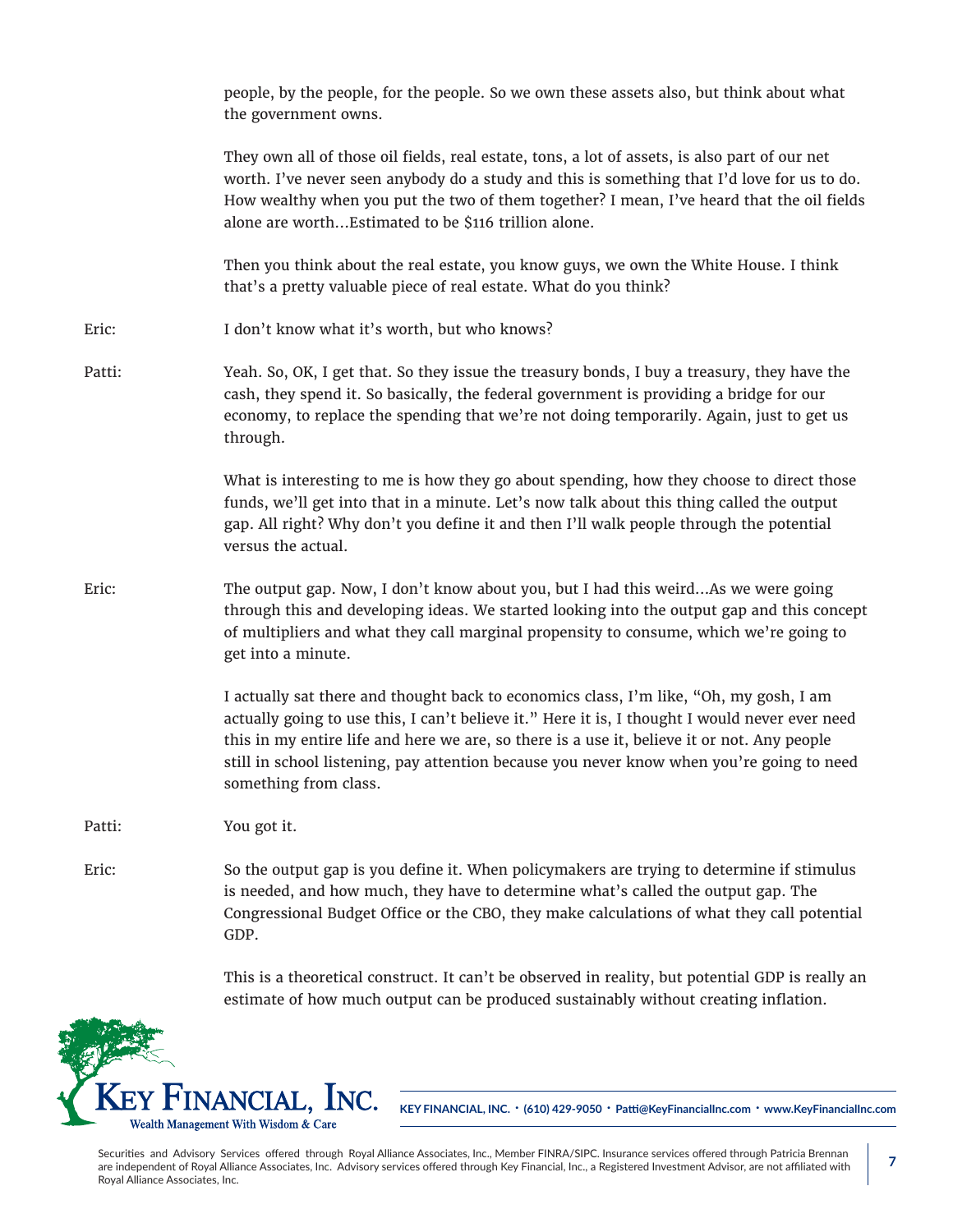If we employ all of the available people out there who could participate in the labor force, how productive they are, this is an idea of the maximum output that we can sustainably produce, and then there is what we're actually producing, and if we are below potential, you have an output gap. Pretty simple. Patti: There's your gap. Basically, folks, when you think about the output gap and the potential, think about it like the safe speed limit. You've got the safe speed limit. If you go too far below it, then we've got a lot of idle workers, idle factories. We're not producing to the level that we probably can. If we go too fast, then we're going much faster over the speed limit, and that could cause other problems. Think about it in terms of the safe speed limit, and, as Eric said, it's kind of...Well, these people are smart, but it can change quickly. Eric: The important point here, which you and I see every day, which is when there's an output gap, there is a real human cost to that. That means people are unnecessarily unemployed or underemployed. There is a human toll that is taken when you have a negative output, that gap that has real consequences. People let go from jobs and trying to figure out how to plan and what to do. We see the result of that when we go through these periods. It's very heartbreaking sometimes Patti: It is heartbreaking. It is very real and very raw. It comes in the form of long lines, people going to food banks. Literally, people who used to work at the food bank are now in line, because they need the food themselves. These things have never happened to a lot of people before. We'll put this in the show notes, and we'll put it on the video where you guys see the output gap, the graph that we've put together for you, you can understand very quickly why policymakers were as worried as they were and realized they needed to act really fast. Again, it's a moving target. It's important to recognize that it is a moving target especially since the economy moves very quickly. You don't kind of know until after the fact even that a recession is occurring. Certainly, it's not declared over until months after a recession is officially over. As we said, it is a messy art form. While it's effective over time, it's one that needs to be monitored. We have to be cognizant of the unintended consequences of some of the policies that are coming out. Eric: Yes. What's so interesting, what you talk about, is this idea of a moving target because. The Congressional Budget Office uses very complicated statistical models run by PhDs, very smart people, but you're trying to forecast something in the future that is ultimately

**KEY FINANCIAL, INC. • (610) 429-9050 • Patti@KeyFinancialInc.com • www.KeyFinancialInc.com**

Securities and Advisory Services offered through Royal Alliance Associates, Inc., Member FINRA/SIPC. Insurance services offered through Patricia Brennan are independent of Royal Alliance Associates, Inc. Advisory services offered through Key Financial, Inc., a Registered Investment Advisor, are not affiliated with Royal Alliance Associates, Inc.

NANCIAL, **I**NC.

Wealth Management With Wisdom & Care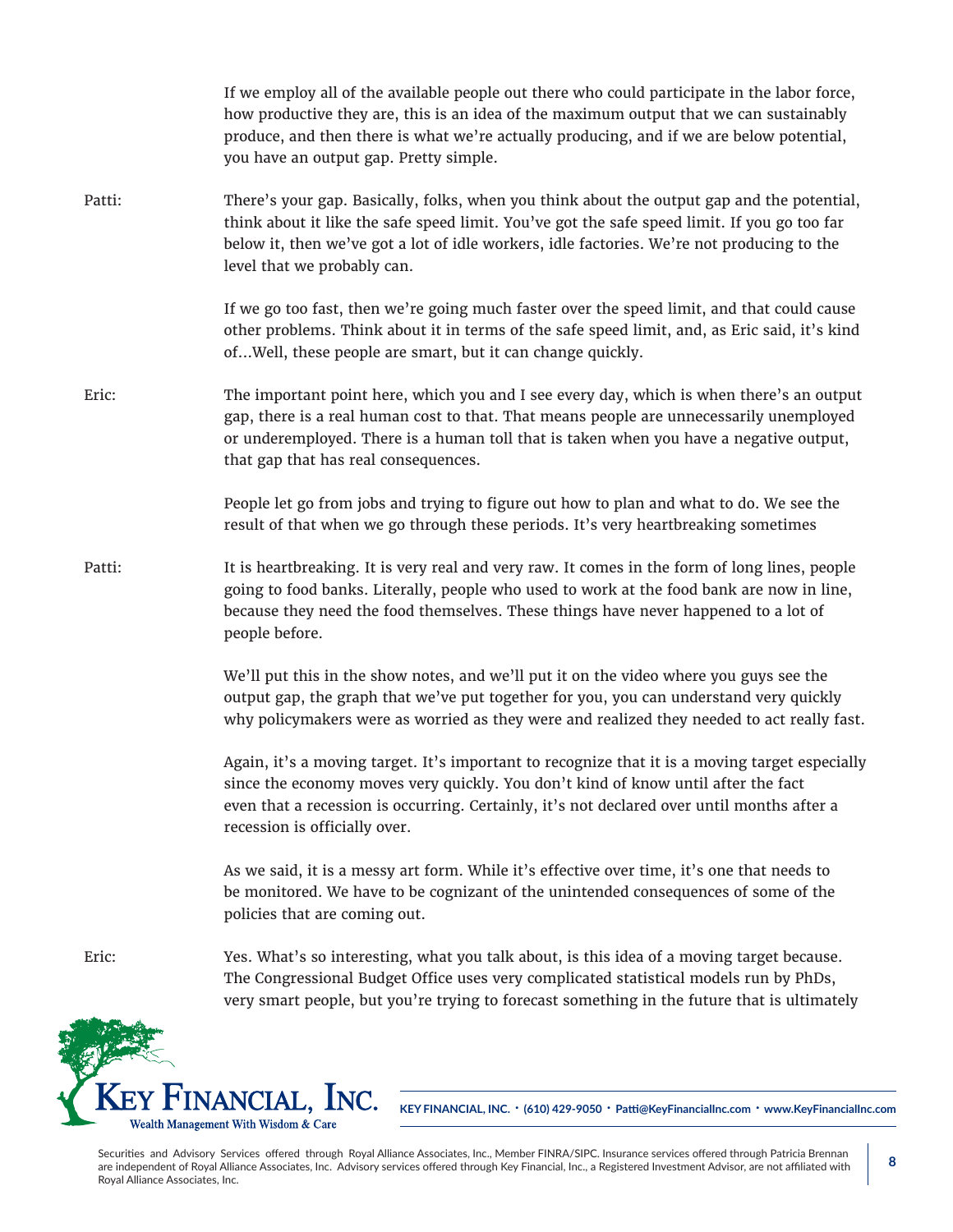unknowable.

|        | When you and I looked at the revisions of the output gap because the CBO will produce<br>revisions as time passes. If you look at, say, last fall, if you think about where did the \$1.9<br>trillion come from, keep in mind that they don't write a bill in a week. This is months in<br>the making. |
|--------|--------------------------------------------------------------------------------------------------------------------------------------------------------------------------------------------------------------------------------------------------------------------------------------------------------|
|        | When the CBO came out in October, the output gap was huge for 2021 and beyond.                                                                                                                                                                                                                         |
| Patti: | I will tell you, Eric, it was exactly \$1.850 trillion over a two year period of time. That's<br>what they were projecting. So, "Voila." Now I get it. \$1.9. They're going to inject \$1.9 to<br>fix the \$1.8 gap and here we are. Fast forward, what's the latest revision of the output?           |
| Eric:  | Wait. Are you saying there's a problem?                                                                                                                                                                                                                                                                |
| Patti: | No. No problem, whatsoever. All right, good.                                                                                                                                                                                                                                                           |
| Eric:  | That's what was so astounding. For us, because we operate in the financial markets, it was<br>very encouraging news that the output gap had incredibly shrunk. It went from, what, for<br>two years, from \$1.8 trillion to \$600 billion.                                                             |
| Patti: | Right.                                                                                                                                                                                                                                                                                                 |
| Eric:  | That's wonderful as an investor because that shows great signs of improvement.                                                                                                                                                                                                                         |
| Patti: | I can't help but wonder if that has something to do with the \$1.9 trillion that was passed<br>last year because, as we all know, it takes a while for it to get into the system. It doesn't<br>happen overnight. Here we are, February. The gap is much smaller, but what just got<br>passed?         |
| Eric:  | It's hard to even say, I'm sorry. \$1.9 trillion with a "t" to solve a problem that has now<br>become \$600 billion.                                                                                                                                                                                   |
| Patti: | Again, to Eric's point, it's not to take away from the people who are still struggling. There<br>are people who are still struggling.                                                                                                                                                                  |
|        | What was different with this particular package was that it seems to be aimed at the<br>families who are still struggling. The people who remain unemployed, the families with<br>young children. Some of these things are directly targeted to those people to give help<br>right away.               |

Those people can't wait for three or six months for it to work its way into the system when they can get their new job and start working again and earning money and bringing



**KEY FINANCIAL, INC. • (610) 429-9050 • Patti@KeyFinancialInc.com • www.KeyFinancialInc.com**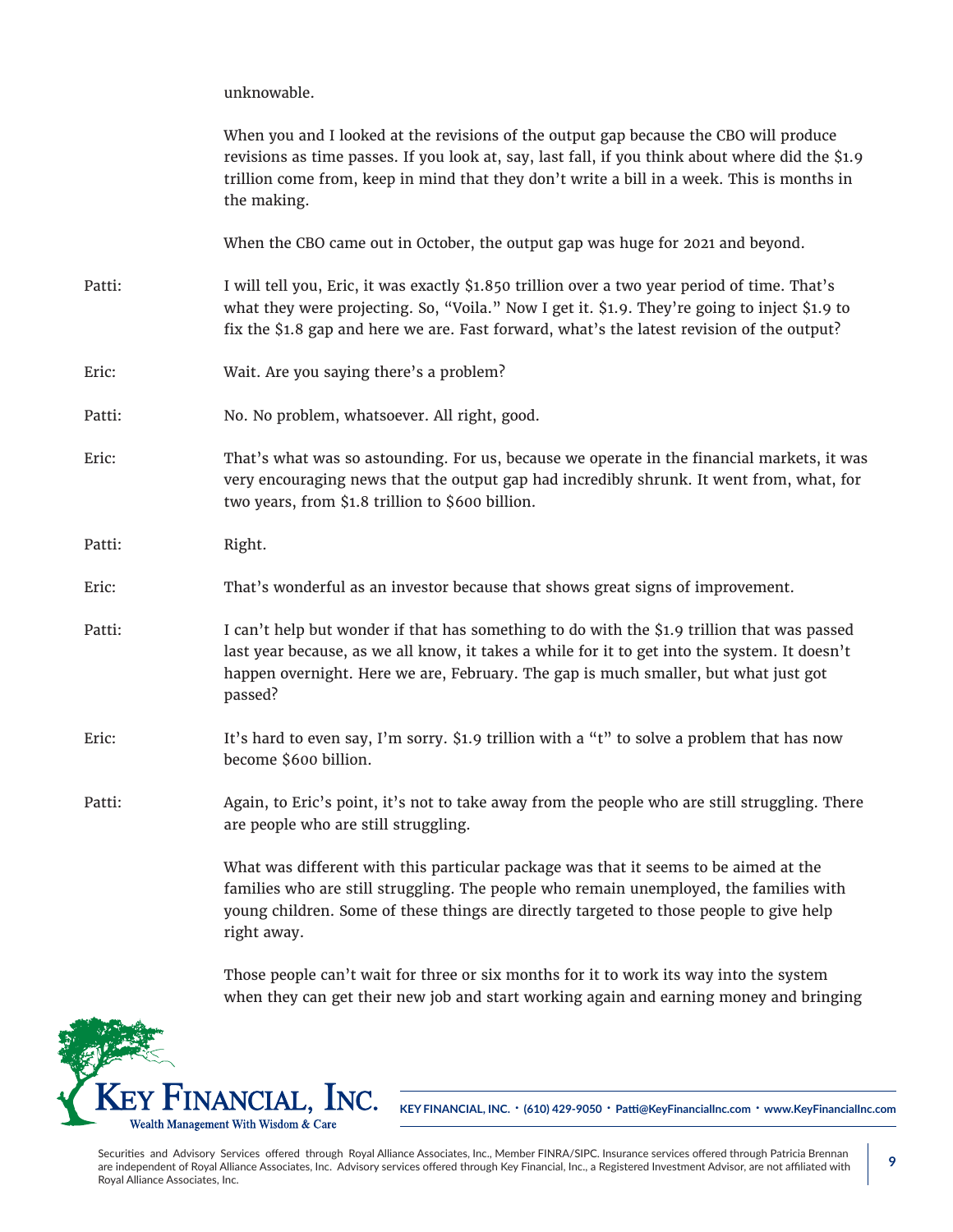food into the family. They need money now.

When we talk about this, we talk about it within that framework and understanding that this is really important. This is what our government is for. I will tell you that I'm happy that it got passed. Yet, at the same point, we have to be aware of what could happen on the other side.

Eric: What's interesting is now we might venture a little bit more into the theoretical angle of stimulus, but it's this idea of multipliers. It is not to say necessarily that 1.9 trillion is more than you need.

> It could be exactly right. It might actually be not enough. It depends on this Keynesian concept that was espoused back in the 1930s of marginal propensity to consume. If the government spends one dollar of stimulus, that's great. You and I as individuals, we have choices. We might spend it, but we could also save it. We might use it to pay down debts.

> When policymakers put these together, they are dependent or hopeful that the money will be spent. Because if you save or invest, that money is not creating income for somebody else in this circular flow between households and businesses.

> It's this marginal propensity. What is the multiple? If I spend a dollar, how much of that actually gets spent? Sometimes it's more than a dollar, sometimes it's less. It depends on who you give it to.

Patti: Eric, I want to frame something because I never want to assume that our listeners know this stuff. When we invest, let's take that concept of investing, investing into the stock market. Let's say that you're buying Amazon stock. You all need to know that that's not helping Amazon. Amazon is not getting that growth.

> There is an indirect benefit that Amazon might get, but they don't get that money. It's not like if their stock doubles in price that they're given that money so that they can hire more people. Again, to Eric's point, we either spend the money, save and invest it, or we pay down debts.

> You can begin to understand why policymakers may target particular families, people who really, A, need it, lower income people, people who may be out of work, and, B, the people who are more likely to spend it because that's what's going to improve the economy.

Saving, investing, and paying down debt doesn't do anything for the economy. That's what a policymaker needs to focus on.

The idea of the multiplier, to me, brings it all home in a way that OK, now I get it. It doesn't necessarily mean that all this money sloshing around is going to lead to ridiculous



**KEY FINANCIAL, INC. • (610) 429-9050 • Patti@KeyFinancialInc.com • www.KeyFinancialInc.com**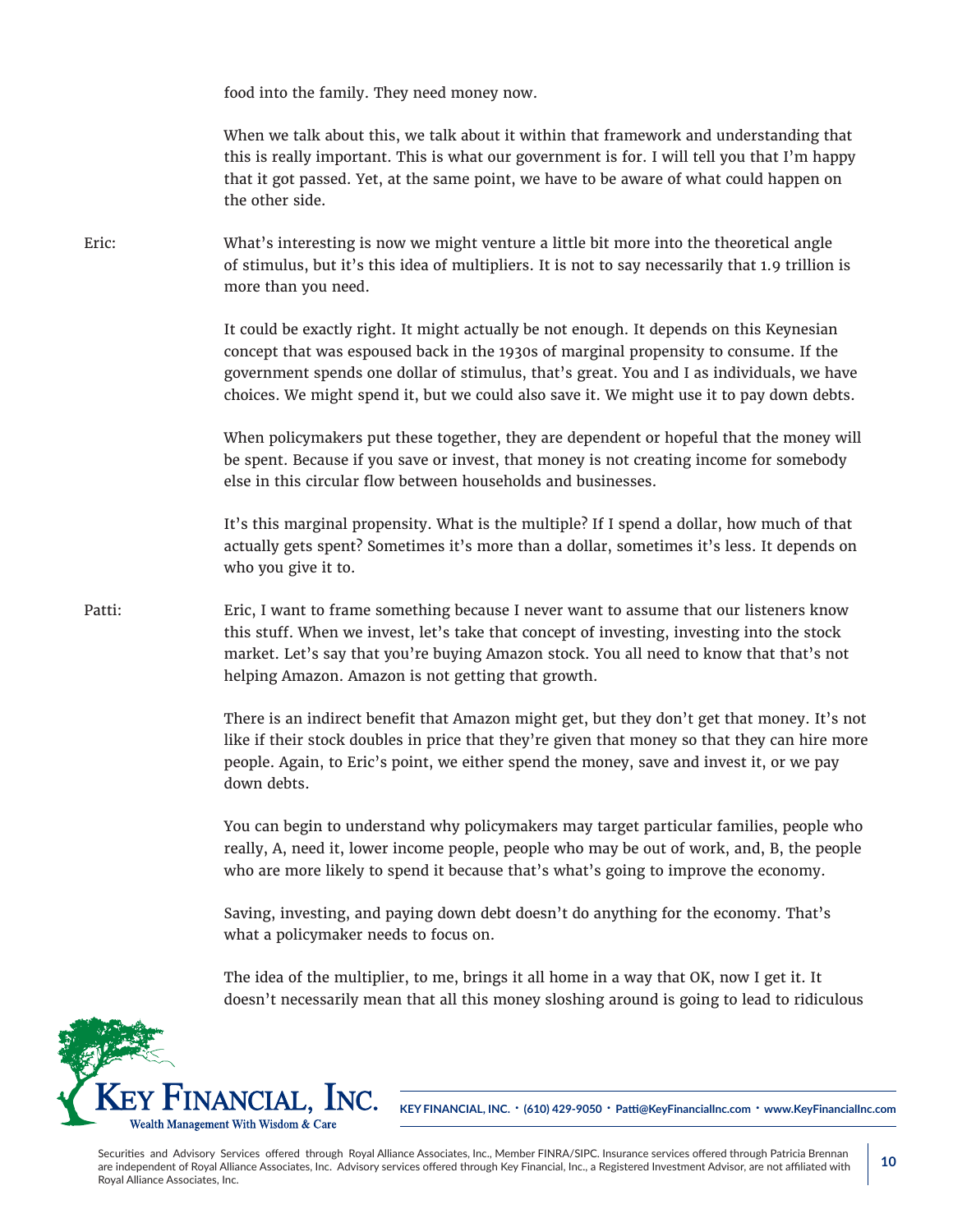|        | amounts of inflation because, to be honest with you, not everybody's going to spend it.                                                                                                                                                                                                |
|--------|----------------------------------------------------------------------------------------------------------------------------------------------------------------------------------------------------------------------------------------------------------------------------------------|
|        | For every dollar, depending on where it's targeted, you might get a multiplier of 0.6, for<br>example, or 0.4. It has less of an impact. It still has an impact but not quite as much as<br>you might think.                                                                           |
| Eric:  | Absolutely right. The question is you want to direct the spending policies to people<br>that have a high likelihood of spending it. That would be, for example, increasing<br>unemployment benefits.                                                                                   |
|        | Even with these direct stimulus checks, they are putting an income limitation on it. It's<br>not going to people at the higher levels of the income scale who are probably more apt to<br>save it.                                                                                     |
|        | If you take the current package that's been out there, it's 1.9 trillion. When you break<br>it apart, something like roughly 50 percent of it goes to direct aid and Supplemental<br>Nutrition Assistance. Another 40 percent, I believe, goes to states.                              |
|        | Those are things that are likely to have high multipliers because people in need or state<br>governments don't have an incentive to save, so they're likely to spend the money. There's<br>likely to be a high return on those dollars that are flowing into those different entities. |
|        | There is a intelligent design behind it. The question, because things have improved so<br>much, would be is it enough, or isn't it enough? Consensus views on that, they're                                                                                                            |
| Patti: | All over the map.                                                                                                                                                                                                                                                                      |
| Eric:  | Yeah. I should say professional forecasters are all over the map on that.                                                                                                                                                                                                              |
| Patti: | Let's keep it real. What are the risks? What are the risks of an undershoot? What are the<br>risks of an overshoot? I think about what they did during the financial crisis.                                                                                                           |
|        | We've talked about this before. Every time we have one of these things, our leaders learn.<br>What they learned from the 2008 crisis is that the stimulus was good, but it took too long<br>for it to be effective. The economic recovery was quite lethargic.                         |
|        | Unemployment, we didn't get to follow employment for many, many years. The economy<br>never really got up to that juicy three percent average GDP that is the target.                                                                                                                  |
|        |                                                                                                                                                                                                                                                                                        |

The one thing that they're trying to avoid is having that story repeat itself, so they're flushing the economy with trillions of dollars. What's the risk of an overshoot? How are we going to know it? If it does happen, Eric, what in the world are going to do?



**KEY FINANCIAL, INC. • (610) 429-9050 • Patti@KeyFinancialInc.com • www.KeyFinancialInc.com**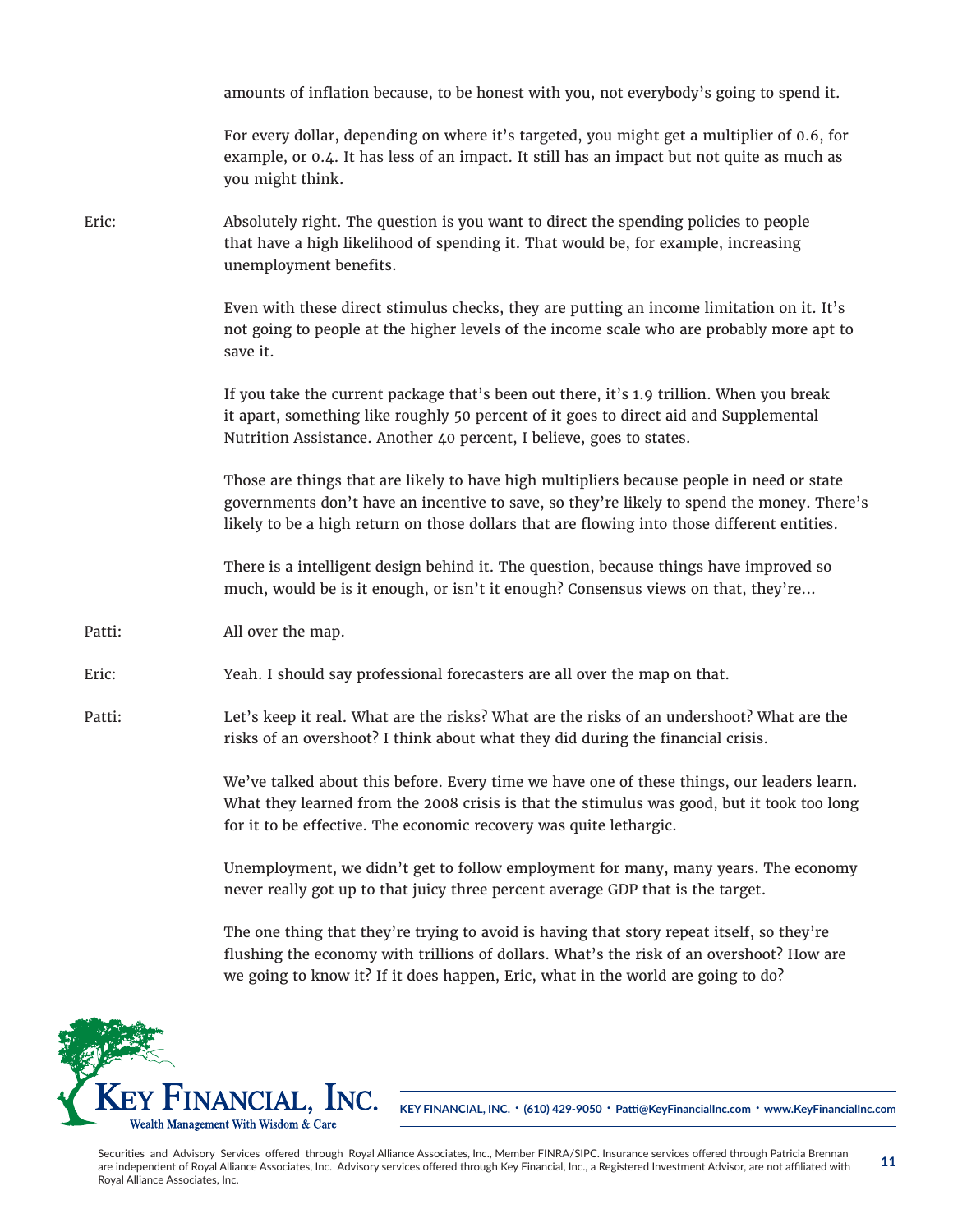| Eric:  | I don't know if we can bring up that slide of the output gap here for this. You make a great<br>point, which is they had massive stimulus, but look how long it took. It took almost 10<br>years from the financial crisis until we finally got back to potential. It took that long that<br>we were underperforming.                                                            |
|--------|----------------------------------------------------------------------------------------------------------------------------------------------------------------------------------------------------------------------------------------------------------------------------------------------------------------------------------------------------------------------------------|
|        | The lesson, as you correctly point out, is that policymakers would much rather favor an<br>overshoot and to try and flood as much into the system as quickly so that the recovery is<br>much faster. We don't have this very long, drawn out period.                                                                                                                             |
|        | You're right. If they overshoot, and they overshoot dramatically, what's the outcome?<br>Most people would worry about inflation. That would be the big outcome.                                                                                                                                                                                                                 |
|        | It seems like the Federal Reserve is communicated. They are more than willing to allow<br>inflation to be above target for some period of time. They've got new guidance on that.<br>They seem confident that they have the tools to rein an inflation if it becomes a problem.                                                                                                  |
| Patti: | The new target, for those of us who have been around for a little while, is above two<br>percent. I will tell you that when I first started over 30 years ago, the thought of a two<br>percent inflation rate was like Nirvana.                                                                                                                                                  |
|        | It was riding at six percent, seven percent. Our mortgages were much higher, etc. That's a<br>very low inflation rate. That's what our leadership has determined that is very sustainable.<br>Let's pull this together. By the way, we can talk about the Federal Reserve and all the tools<br>they have to dampen the inflation.                                                |
| Eric:  | I might refer our listeners back to the wonderful podcast we did last year, part one and<br>two on the national debt. There's a lot of parallels between this and that.                                                                                                                                                                                                          |
| Patti: | You know what we should do also? I'm going to do this. I'm going to commit to this. Let's<br>take our papers, the work that we did to prepare for those podcasts because we weren't<br>filming at that time.                                                                                                                                                                     |
|        | We're going to put those on the website. There, you're going to see how the story<br>unfolded, all of the graphs and charts, and the things that we did, and the research that<br>we did over the summer.                                                                                                                                                                        |
|        | I will try you, I was taking a course from Professor Fuhrman. I might have thrown in a<br>point or two. It was interesting stuff to the extent that you want to understand this. At<br>the end of the day, we just want to share the information in a way that, hopefully, you can<br>understand it and give you confidence that while it is messy, they're figuring things out. |
|        | Number one, we have the benefit of a rich history. Boy, do we ever. We've been through<br>a lot on this nation. Little by little, slowly but surely, we seem to be getting out of these                                                                                                                                                                                          |

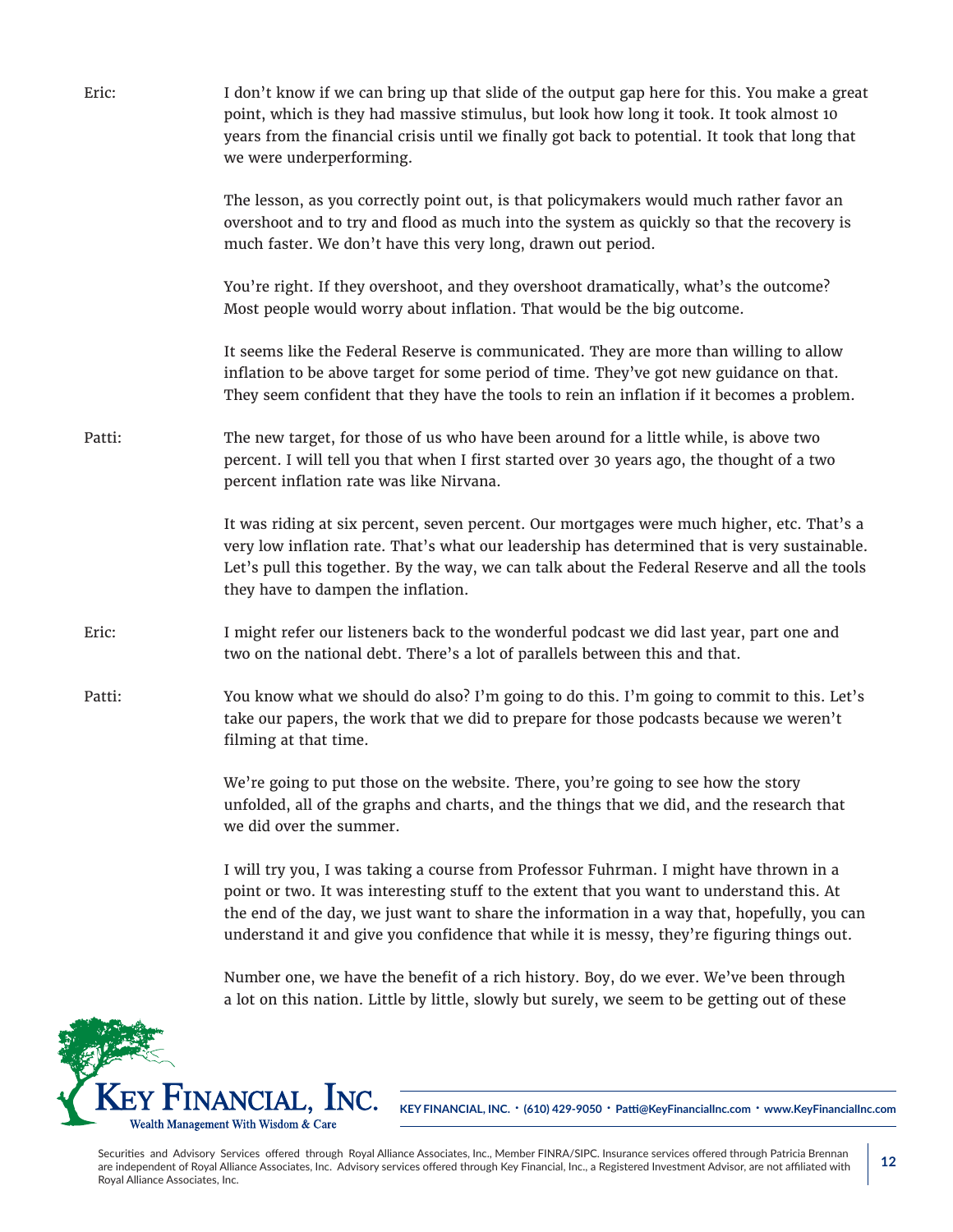|        | crises. It's not that we don't have them. It's just that we know what to do when it<br>happens.                                                                                                                                                                                                                                                                                                        |
|--------|--------------------------------------------------------------------------------------------------------------------------------------------------------------------------------------------------------------------------------------------------------------------------------------------------------------------------------------------------------------------------------------------------------|
|        | We learned how deficit spending is used, and how it's used, and why it's used to bridge<br>the gap so that the depth of the crisis isn't nearly as deep as it would be normally.                                                                                                                                                                                                                       |
|        | Last but not least, we learned about the output gap and where our leaders come up with<br>this magic number of \$1.9 trillion, and how they think about who's going to receive that,<br>and how that's going to come into the economy.                                                                                                                                                                 |
| Eric:  | Maybe a good way to bring it to closure that you and I were talking about is that now,<br>we're starting to see economic estimates of what the growth forecasts is going to look<br>like, not only for this year but next year. It's eye popping in terms of numbers. This fiscal<br>stimulus has a lot to do with that when we think about our near term outlook over the<br>next one to three years. |
| Patti: | We talked before about Ben Bernanke's 60 minutes broadcast. At that point, he talked<br>about the fact that he was beginning to see green shoots coming out of the ground. Let me<br>tell you something. This is bamboo. This is growing like crazy. Estimates are close to six<br>percent GDP for this year alone.                                                                                    |
|        | It actually trends down. It'll be very interesting. I know we're nerding out on you, by the<br>way. I apologize for that. It's comforting. I like to read and understand this because it<br>makes me feel more confident in our leadership. We're going to figure it out. That's the<br>way these things tend to work.                                                                                 |
| Eric:  | Nerding out is OK. My favorite times at Key Financial is when you nerd out.                                                                                                                                                                                                                                                                                                                            |
| Patti: | Totally. Eric, one thing that we have to remember also is that we're all doing this.<br>They're all doing this. We're having all this stimulus in the midst of something that never<br>happened before. That is six foot social distancing. We're not able to go out there and<br>spend the money that we normally would. What does that look like?                                                    |
| Eric:  | There is a well established history where academics can go back and figure out how<br>effective stimulus was after the fact. You never had to it when social distancing was there.                                                                                                                                                                                                                     |
|        | Part of me thinks that, yes, the package seems larger than the problem, but you've never<br>had an issue with social distancing. How effective can it be in an environment like we've<br>never ever seen before? We'll learn a lot. I know that much.                                                                                                                                                  |
| Patti: | Hey guys, I'm still Latina. There is no alternative. People are saving it and investing it.<br>That has something to do with why the market has been going up as well. Not everything.<br>There are real, fundamental reasons, but there's no other alternative.                                                                                                                                       |
|        |                                                                                                                                                                                                                                                                                                                                                                                                        |